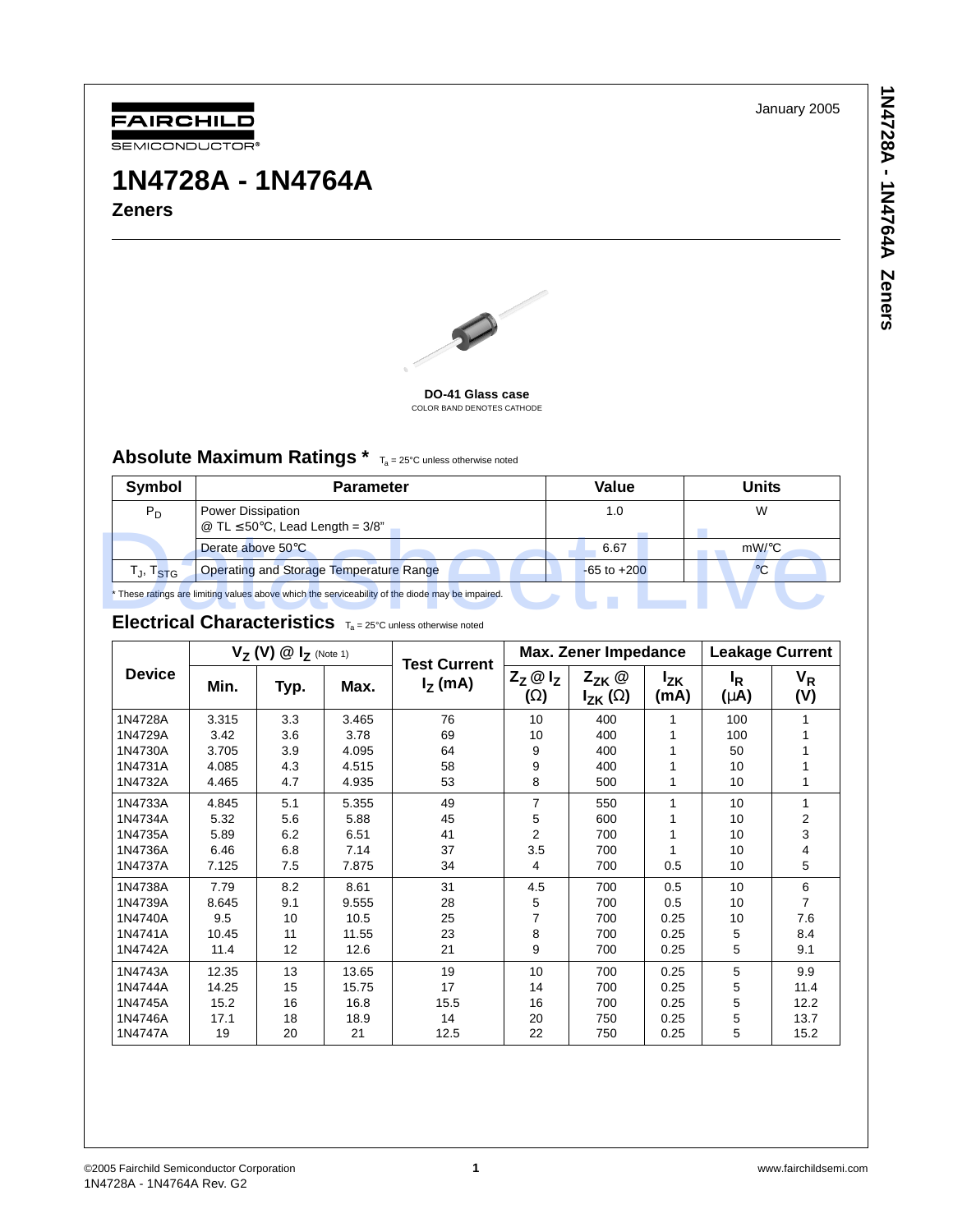| <b>Device</b> | $V_Z$ (V) $@I_Z$ (Note 1) |      |       |                                  | <b>Max. Zener Impedance</b>            |                                |                         | <b>Leakage Current</b>      |              |
|---------------|---------------------------|------|-------|----------------------------------|----------------------------------------|--------------------------------|-------------------------|-----------------------------|--------------|
|               | Min.                      | Typ. | Max.  | <b>Test Current</b><br>$Iz$ (mA) | $Z_{Z}$ $\omega$ $I_{Z}$<br>$(\Omega)$ | $Z_{ZK}$ @<br>$I_{ZK}(\Omega)$ | l <sub>ΖK</sub><br>(mA) | l <sub>R</sub><br>$(\mu A)$ | $V_R$<br>(V) |
| 1N4748A       | 20.9                      | 22   | 23.1  | 11.5                             | 23                                     | 750                            | 0.25                    | 5                           | 16.7         |
| 1N4749A       | 22.8                      | 24   | 25.2  | 10.5                             | 25                                     | 750                            | 0.25                    | 5                           | 18.2         |
| 1N4750A       | 25.65                     | 27   | 28.35 | 9.5                              | 35                                     | 750                            | 0.25                    | 5                           | 20.6         |
| 1N4751A       | 28.5                      | 30   | 31.5  | 8.5                              | 40                                     | 1000                           | 0.25                    | 5                           | 22.8         |
| 1N4752A       | 31.35                     | 33   | 34.65 | 7.5                              | 45                                     | 1000                           | 0.25                    | 5                           | 25.1         |
| 1N4753A       | 34.2                      | 36   | 37.8  | $\overline{7}$                   | 50                                     | 1000                           | 0.25                    | 5                           | 27.4         |
| 1N4754A       | 37.05                     | 39   | 40.95 | 6.5                              | 60                                     | 1000                           | 0.25                    | 5                           | 29.7         |
| 1N4755A       | 40.85                     | 43   | 45.15 | 6                                | 70                                     | 1500                           | 0.25                    | 5                           | 32.7         |
| 1N4756A       | 44.65                     | 47   | 49.35 | 5.5                              | 80                                     | 1500                           | 0.25                    | 5                           | 35.8         |
| 1N4757A       | 48.45                     | 51   | 53.55 | 5                                | 95                                     | 1500                           | 0.25                    | 5                           | 38.8         |
| 1N4758A       | 53.2                      | 56   | 58.8  | 4.5                              | 110                                    | 2000                           | 0.25                    | 5                           | 42.6         |
| 1N4759A       | 58.9                      | 62   | 65.1  | 4                                | 125                                    | 2000                           | 0.25                    | 5                           | 47.1         |
| 1N4760A       | 64.6                      | 68   | 71.4  | 3.7                              | 150                                    | 2000                           | 0.25                    | 5                           | 51.7         |
| 1N4761A       | 71.25                     | 75   | 78.75 | 3.3                              | 175                                    | 2000                           | 0.25                    | 5                           | 56           |
| 1N4762A       | 77.9                      | 82   | 86.1  | 3                                | 200                                    | 3000                           | 0.25                    | 5                           | 62.2         |
| 1N4763A       | 86.45                     | 91   | 95.55 | 2.8                              | 250                                    | 3000                           | 0.25                    | 5                           | 69.2         |
| 1N4764A       | 95                        | 100  | 105   | 2.5                              | 350                                    | 3000                           | 0.25                    | 5                           | 76           |

## Electrical Characteristics  $T_C = 25^\circ C$  unless otherwise noted

**Notes:**

1. Zener Voltage (V<sub>Z</sub>)<br>The zener voltage is measured with the device junction in the thermal equilibrium at the lead temperature (T<sub>L</sub>) at 30°C ± 1°C and 3/8" lead length.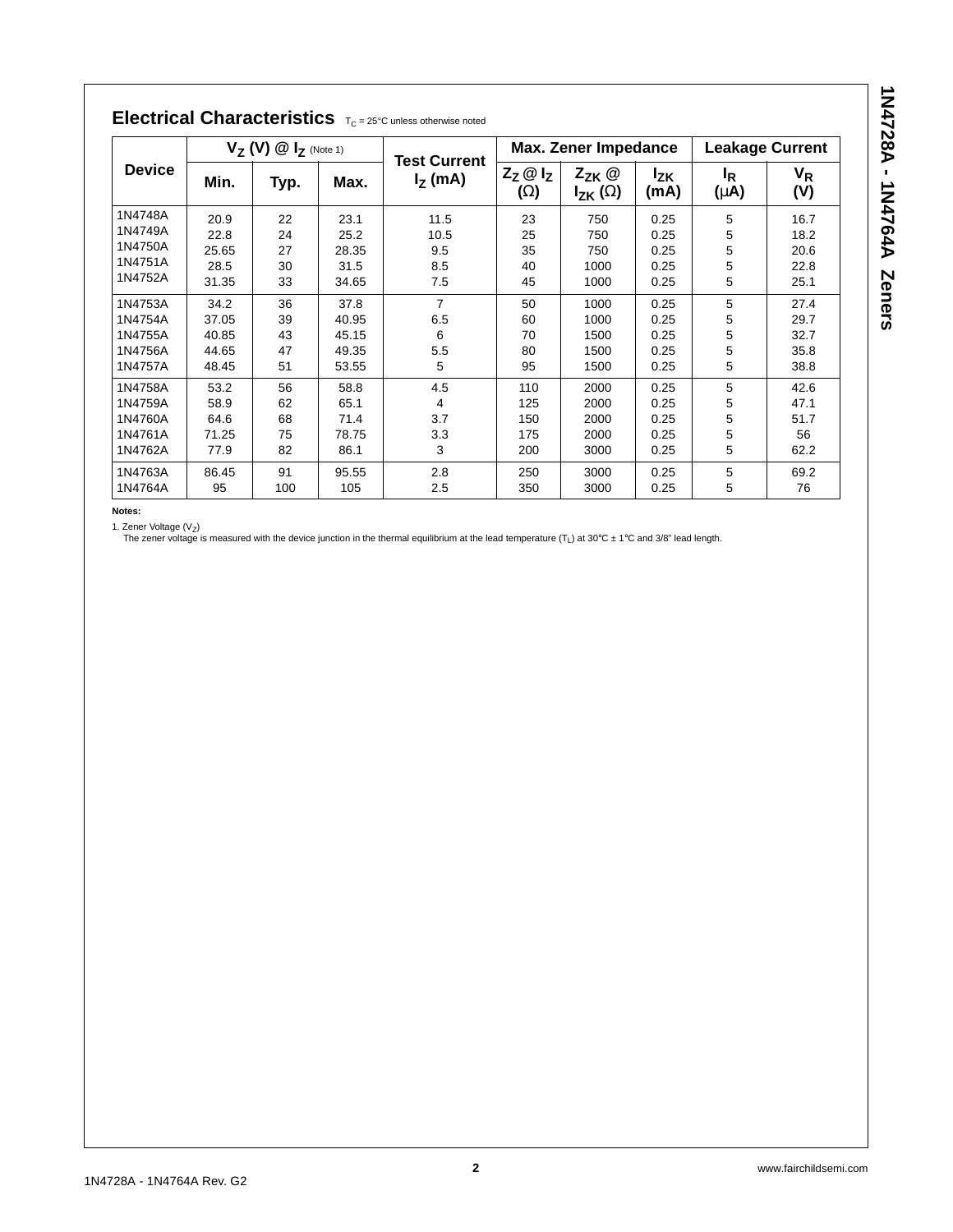| <b>Device</b> | Line 1      | Line <sub>2</sub> | Line 3 | Line 4         | Line 5 |
|---------------|-------------|-------------------|--------|----------------|--------|
| 1N4728A       | <b>LOGO</b> | 47                | 28     | A              | XY     |
| 1N4729A       | <b>LOGO</b> | 47                | 29     | A              | XY     |
| 1N4730A       | <b>LOGO</b> | 47                | 30     | A              | XY     |
| 1N4731A       | <b>LOGO</b> | 47                | 31     | A              | XY     |
| 1N4732A       | <b>LOGO</b> | 47                | 32     | A              | XY     |
| 1N4733A       | <b>LOGO</b> | 47                | 33     | A              | XY     |
| 1N4734A       | <b>LOGO</b> | 47                | 34     | A              | XY     |
| 1N4735A       | <b>LOGO</b> | 47                | 35     | A              | XY     |
| 1N4736A       | LOGO        | 47                | 36     | A              | XY     |
| 1N4737A       | LOGO        | 47                | 37     | $\sf A$        | XY     |
| 1N4738A       | <b>LOGO</b> | 47                | 38     | $\mathsf A$    | XY     |
| 1N4739A       | <b>LOGO</b> | 47                | 39     | A              | XY     |
| 1N4740A       | <b>LOGO</b> | 47                | 40     | A              | XY     |
| 1N4741A       | <b>LOGO</b> | 47                | 41     | A              | XY     |
| 1N4742A       | <b>LOGO</b> | 47                | 42     | A              | XY     |
| 1N4743A       | <b>LOGO</b> | 47                | 43     | A              | XY     |
| 1N4744A       | <b>LOGO</b> | 47                | 44     | Α              | XY     |
| 1N4745A       | <b>LOGO</b> | 47                | 45     | A              | XY     |
| 1N4746A       | <b>LOGO</b> | 47                | 46     | A              | XY     |
| 1N4747A       | LOGO        | 47                | 47     | A              | XY     |
| 1N4748A       | <b>LOGO</b> | 47                | 48     | $\overline{A}$ | XY     |
| 1N4749A       | <b>LOGO</b> | 47                | 49     | A              | XY     |
| 1N4750A       | <b>LOGO</b> | 47                | 50     | A              | XY     |
| 1N4751A       | <b>LOGO</b> | 47                | 51     | Α              | XY     |
| 1N4752A       | <b>LOGO</b> | 47                | 52     | A              | XY     |
| 1N4753A       | <b>LOGO</b> | 47                | 53     | A              | XY     |
| 1N4754A       | <b>LOGO</b> | 47                | 54     | Α              | XY     |
| 1N4755A       | <b>LOGO</b> | 47                | 55     | A              | XY     |
| 1N4756A       | <b>LOGO</b> | 47                | 56     | A              | XY     |
| 1N4757A       | <b>LOGO</b> | 47                | 57     | A              | XY     |
| 1N4758A       | <b>LOGO</b> | 47                | 58     | A              | XY     |
| 1N4759A       | <b>LOGO</b> | 47                | 59     | A              | XY     |
| 1N4760A       | <b>LOGO</b> | 47                | 60     | A              | XY     |
| 1N4761A       | LOGO        | 47                | 61     | A              | XY     |
| 1N4762A       | <b>LOGO</b> | 47                | 62     | Α              | XY     |
| 1N4763A       | LOGO        | 47                | 63     | $\sf A$        | XY     |
| 1N4764A       | <b>LOGO</b> | 47                | 64     | A              | XY     |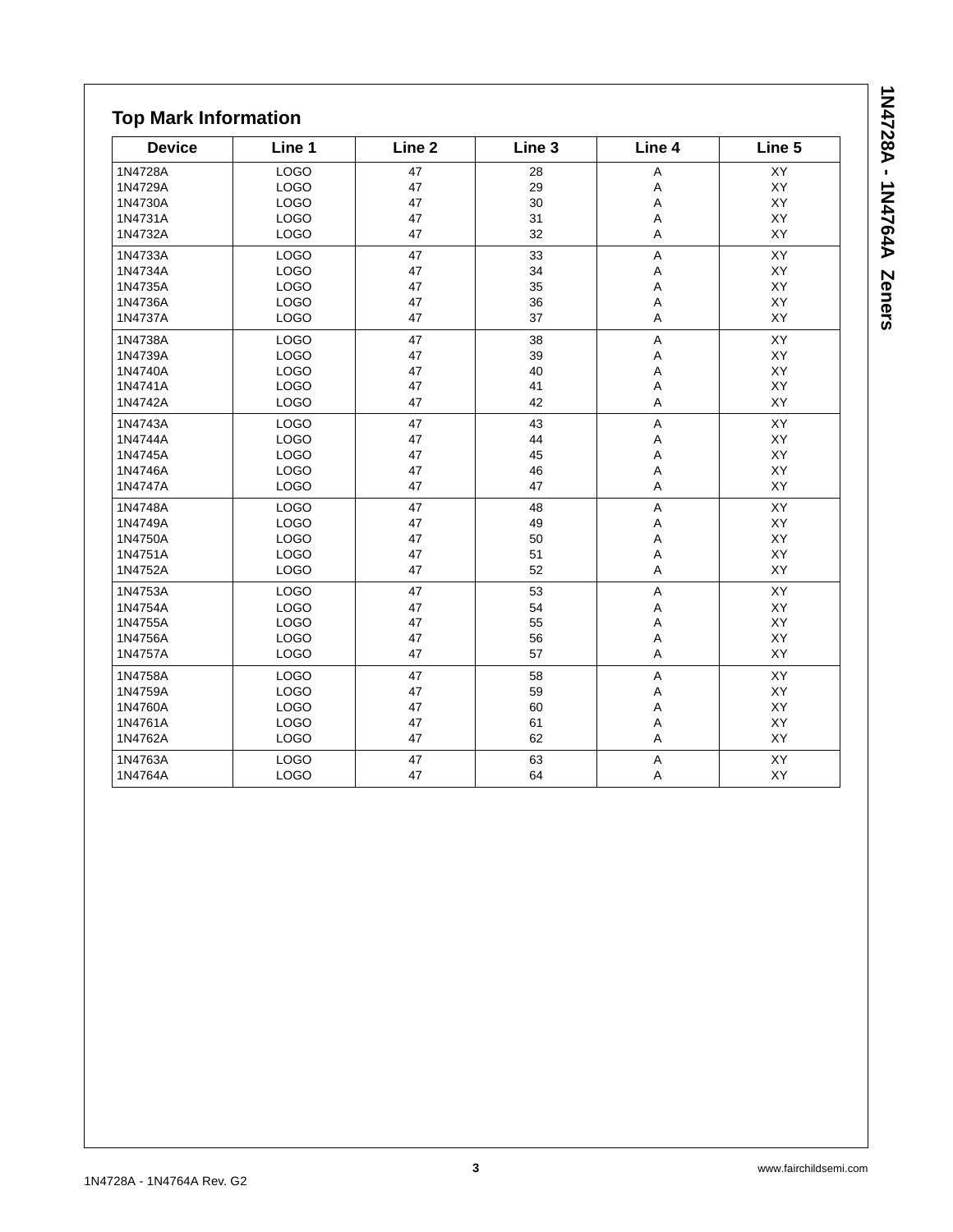### **Top Mark Information (Continued) General Requirements:**  1.0 Cathod Band 2.0 First Line: F - Fairchild Logo 3.0 Second Line: Device name - For 1Nxx series:  $3^{\text{rd}}$  to  $4^{\text{th}}$  characters of the device name. For BZxx series:  $4^{\text{th}}$  to  $6^{\text{th}}$  characters of the device name. 4.0 Third Line: Device name - For 1Nxx series:  $5<sup>th</sup>$  to  $6<sup>th</sup>$  characters of the device name. For BZXyy series: Voltage rating 5.0 Third Line: Device name - For 1Nxx series:  $7<sup>th</sup>$  to  $8<sup>th</sup>$  characters of the device name. (the 8th character is the large die identification) For BZXyy series: Large Die Identification character 6.0 Fourth Line: Date Code - Two Digit - Six Weeks Date Code Where: X represents the last digit of the calendar year Y represents the Six weeks numeric code 7.0 Devices shall be marked as required in the device specification (PID or FSC Test Spec). 8.0 Maximum no. of marking lines: 5 9.0 Maximum no. of digits per line: 3 10.0 FSC logo must be 20 % taller than the alphanumeric marking and should occupy the 2 characters of the specified line. 11.0 Marking Font: Arial (Except FSC Logo) 12.0 First character of each marking line must be aligned vertically *F* **47 36 A** *F* **XY** 1st line: F - Fairchild Logo  $2<sup>nd</sup>$  line: Device Name -  $3<sup>rd</sup>$  to  $4<sup>th</sup>$  characters of device name for 1Nxx series or  $4<sup>th</sup>$  to  $6<sup>th</sup>$  characters for BZXyy series 3<sup>rd</sup> line: Device Name - 5<sup>th</sup> to 6<sup>th</sup> characters of device name for 1Nxx series or Voltage rating for BZXyy series  $4<sup>th</sup>$  line: Device Name -  $7<sup>th</sup>$  to  $8<sup>th</sup>$  characters of device name for 1Nxx series or Large Die identification only for BZXyy series 5<sup>th</sup> line: Date Code - Two Digit - Six Weeks Date Code